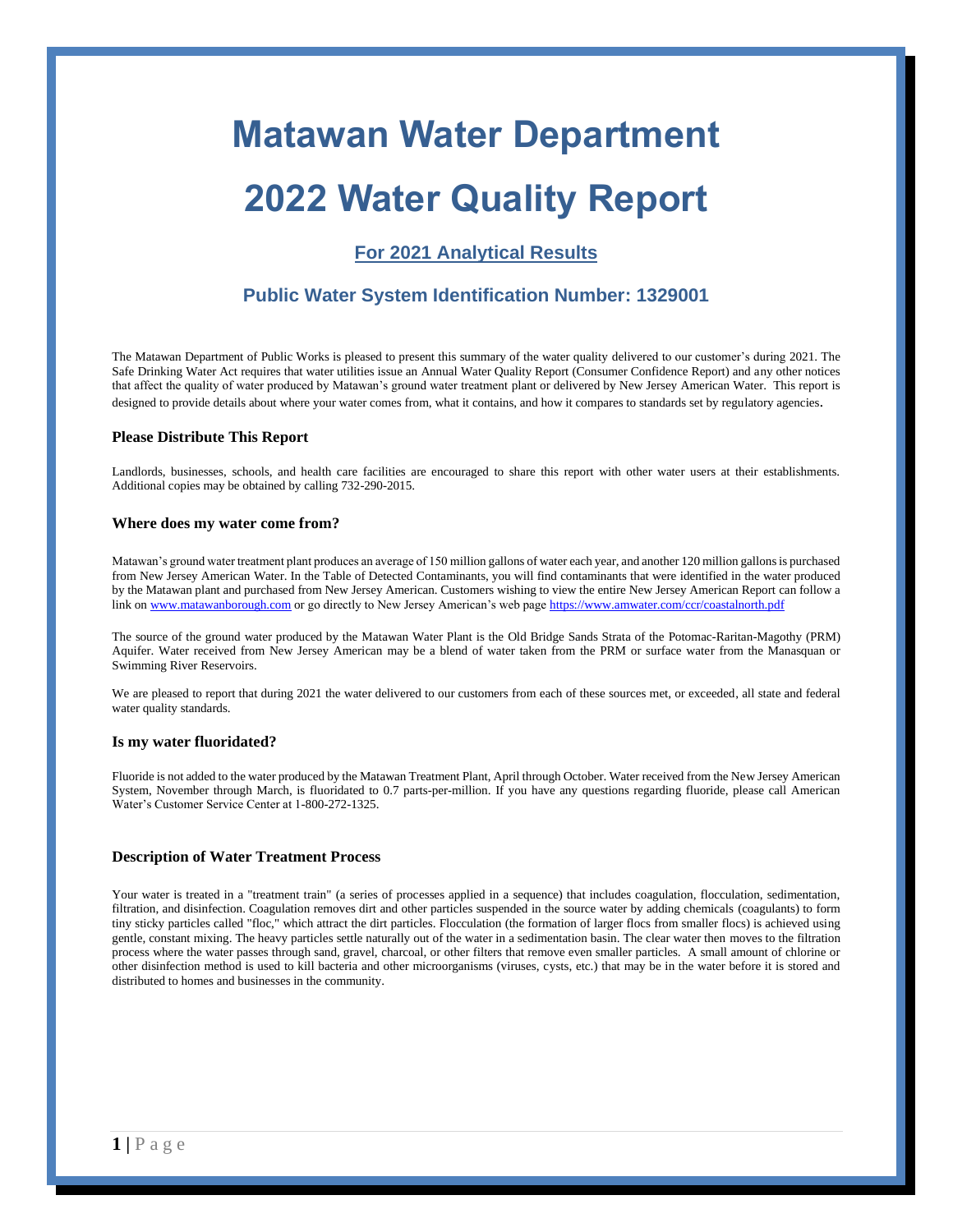#### **Why are there contaminants in my drinking water?**

Drinking water, including bottled water, may reasonably be expected to contain at least small amounts of some contaminants. The presence of contaminants does not necessarily indicate that water poses a health risk. More information about contaminants and potential health effects can be obtained by calling the Environmental Protection Agency's (EPA) Safe Drinking Water Hotline (800-426-4791). The sources of drinking water (both tap water and bottled water) include rivers, lakes, streams, ponds, reservoirs, springs, and wells. As water travels over the surface of the land or through the ground, it dissolves naturally occurring minerals and, in some cases, radioactive material, and can pick up substances resulting from the presence of animals or from human activity. Microbial contaminants, such as viruses and bacteria, that may come from sewage treatment plants, septic systems, agricultural livestock operations, and wildlife; inorganic contaminants, such as salts and metals, which can be naturally occurring or result from urban stormwater runoff, industrial, or domestic wastewater discharges, oil and gas production, mining, or farming; pesticides and herbicides, which may come from a variety of sources such as agriculture, urban stormwater runoff, and residential uses; organic chemical contaminants, including synthetic and volatile organic chemicals, which are by-products of industrial processes and petroleum production, and can also come from gas stations, urban stormwater runoff, and septic systems; and radioactive contaminants, which can be naturally occurring or be the result of oil and gas production and mining activities. To ensure that tap water is safe to drink, EPA prescribes regulations that limit the number of certain contaminants in water provided by public water systems. Food and Drug Administration (FDA) regulations establish limits for contaminants in bottled water, which must provide the same protection for public health.

#### **Lead in Drinking Water**

If present, elevated levels of lead can cause serious health problems, especially for pregnant women and young children. Lead in drinking water is primarily from materials and components associated with service lines and home plumbing. Matawan is responsible for providing high quality drinking water but cannot control the variety of materials used in plumbing components. When your water has been sitting for several hours, you can minimize the potential for lead exposure by flushing your tap for 30 seconds to 2 minutes before using water for drinking or cooking. If you are concerned about lead in your water, you may wish to have your water tested. Information on lead in drinking water, testing methods, and steps you can take to minimize exposure is available from the Safe Drinking Water Hotline or at [https://www.epa.gov/ground-water-and-drinking](https://www.epa.gov/ground-water-and-drinking-water/basic-information-about-lead-drinking-water)[water/basic-information-about-lead-drinking-water.](https://www.epa.gov/ground-water-and-drinking-water/basic-information-about-lead-drinking-water)

#### **2021 Lead Analytical Results**

Drinking water samples were collected from 20 homes serviced by water lines partially comprised of lead, placing them at elevated risk for lead contamination. All the sample results were well below the Action Level for lead.

#### **Additional Information for Nitrate**

Nitrate in drinking water above 10 ppm is a health risk for infants less than six months old. High levels of nitrate can cause a condition known as Blue Baby Syndrome, a condition that can interfere with the capacity of the infant's blood to carry oxygen. Nitrate levels may rise quickly for short periods because of rainfall or agricultural activity. If you are caring for an infant, you should ask for advice from your health care provider.

The Matawan System is required to test annually for the presence of nitrate. The analytical results consistently indicate that nitrate is not detectable or at levels well below the maximum contaminant level.

#### **Monitoring Requirement Not Met**

During 2020 and 2021our water system violated drinking water monitoring requirements. Even though this was not an emergency, and did not pose a health risk, as our customer, you have a right to know what happened and what we are doing to correct the situation. The sampling violations are as follows:

- 1- Public notification failure to monitor bi-weekly Water Quality Parameters at the New Jersey American Interconnection during January 2020.
- 2- Insufficient Water Quality Parameter monitoring January 1, 2020, through June 30, 2020. Six samples were required. Only three were obtained.
- 3- Public notification failure to obtain one Water Quality Parameter sample at the New Jersey American Interconnection for the period 3/26/21- 4/8/21.
- 4- Public notification failure to obtain one Water Quality Parameter sample at the New Jersey American Interconnection for the period 11/19/21 – 12/2/21

*We are required to monitor your drinking water for specific contaminants on a regular basis. Results of regular monitoring are an indicator of whether our drinking water meets health standards. During the time periods indicated above, some mandatory Water Quality Parameter sampling, which determines the pH and zinc orthophosphate (corrosion inhibitor) levels of the water was not done. Although these parameters are regularly monitored repeatedly throughout the year by both Matawan and New Jersey American's laboratories, some of the required sampling during the required specified periods was not done.*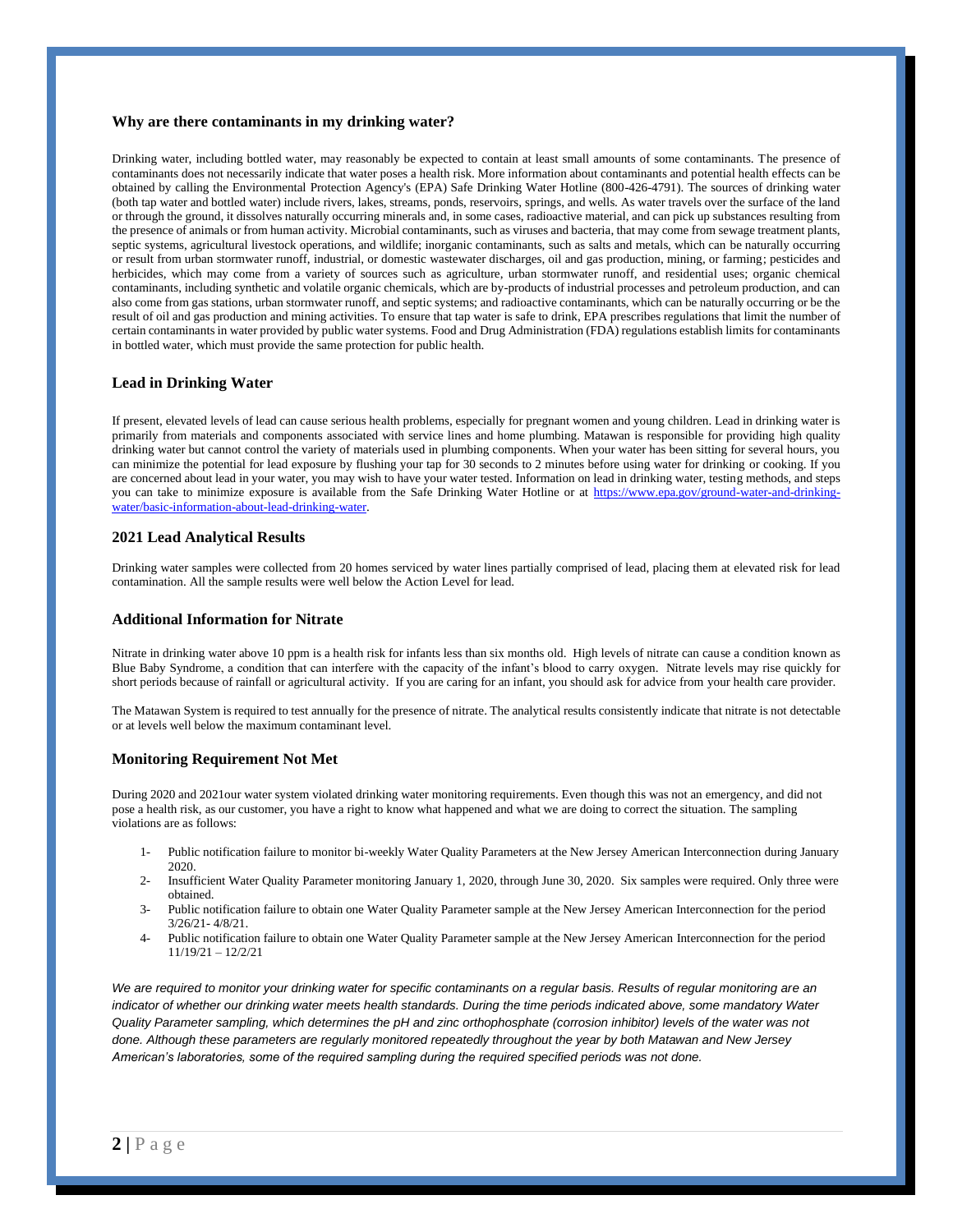#### **What corrective measures have been taken?**

The Matawan water superintendent has met with a representative from the New Jersey Department of Environmental Protection's Bureau of Enforcement. An extensive review and discussion has taken place to confirm that there is a clear understanding of Matawan's sampling relating to Water Quality Parameter regulations.

Residents with additional questions or concerns may contact the licensed operator for the Matawan system, Eric Frye, at 732**-566-3898 Ext. 151 or eric.frye@matawanborough.co**m or the New Jersey Department of Environmental Protection at **609-292-2550.**

#### **How can I get involved?**

Contact information for all the members of Matawan's governing body and department heads may be found on the Matawan web site, [www.matawanborough.com.](file:///C:/Users/John%20Applegate/Documents/2016%20Documents/NJDEP/2015%20ccr/www.matawanborough.com) If you would like to discuss issues in person, the regular meeting of the mayor and council typically takes place the first and third Tuesday of every month.

Specific questions or concerns about the water system can be directed to **Eric Frye. 732-566-3898 Ext. 151or** [eric.frye@matawanborough.com](mailto:eric.frye@matawanborough.com)

#### **Source Water Assessment**

The New Jersey Department of Environmental Protection (NJDEP) has completed and issued the Source Water Assessment Report and Summary for the Matawan system, which is available a[t www.nj.gov/dep/watersupply/swap/index.html](http://www.nj.gov/dep/watersupply/swap/index.html) or by contacting the NJDEP's Bureau of Safe Drinking Water (609) 292-5550 or watersupply@dep.nj.gov.

#### **Susceptibility Rating for Matawan's Source Water**

Matawan's source water comes from the upper Potomac-Raritan-Magothy Aquifer. The table below illustrates the susceptibility rating for the seven contaminant categories (and radon) for each source. The table provides the number of wells that rated High (H), Medium (M) or Low (L) for each contaminant category.

#### **Chart Definitions**

- **Pathogens:** Disease-causing organisms. Animal and human fecal waste.
- **Nutrients:** Elements that aid growth such as nitrogen and phosphorus
- **VOC's:** Synthetic chemicals such as degreasers, gasoline, benzene, and vinyl chloride.
- Pesticides: Synthetic chemicals to control pests, weeds, and fungus.
- **Inorganics:** Mineral-based compounds both naturally occurring and synthetically produced such as arsenic, asbestos copper and lead.
- **Radionuclides:** Radioactive substances naturally occurring and man-made such as radium and uranium.
- **Radon:** Colorless, odorless naturally occurring cancer-causing gas.

|         | Pathogens | <b>Nutrients</b>         | Pesticides | Inorganics |
|---------|-----------|--------------------------|------------|------------|
| Source  | H M L     | H M L                    | H M L      | H M L      |
| Wells 2 |           |                          |            |            |
|         | $VOC*$    | Radio<br><b>Nuclides</b> | Radon      | $DBP$ **   |
| Source  | H M L     | H M L                    | H M L      | H M L      |
| Wells 2 |           |                          |            |            |

\* Volatile Organic Chemicals \*\* Disinfection By-product Precursors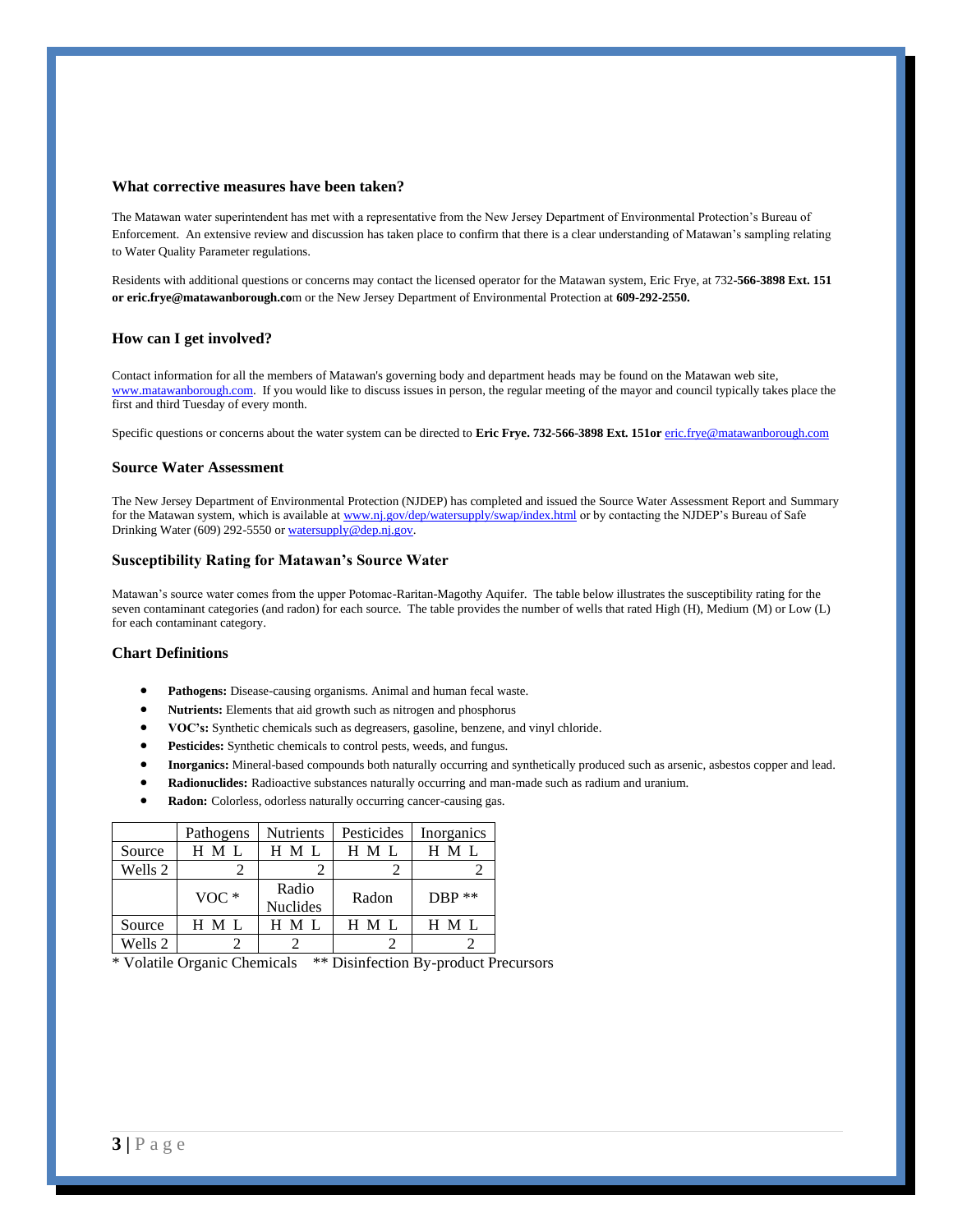#### **Source Water Protection Tips**

Protection of drinking water is everyone's responsibility. You can help protect your community's drinking water source in several ways:

- Eliminate excess use of lawn and garden fertilizers and pesticides. They contain hazardous chemicals that can reach your drinking water source.
- Pick up after your pets.
- Properly dispose of pharmaceuticals.
- Dispose of chemicals properly; take used motor oil to a recycling center.
- Volunteer in your community. Find a watershed or wellhead protection organization in your community and volunteer to help. If there are no active groups, consider starting one. Use EPA's Adopt Your Watershed to locate groups in your community or visit the Watershed Information Network's How to Start a Watershed Team.
- Organize a storm drain stenciling project with your local government or water supplier. Stencil a message next to the street drain reminding people "Dump No Waste - Drains to River" or "Protect Your Water." Produce and distribute a flyer for households to remind residents that storm drains dump directly into your local water body.

#### **Information Regarding PFOA/PFOS**

Perfluorooctanoic acid (PFOA) and Perfuorooctanesulfonic acid (PFOS) are fluorinated organic chemicals that are part of a larger group of chemicals commonly referred to as per-and poly-fluoroalkyl substances (PFASs). These chemicals are widely used throughout industry and used in the manufacture of many consumer products such as carpets, furniture, waterproofing materials, and cookware.

Exposure to PFOA and PFOS over certain levels may have undesirable health effects. The primary exposure route is through food and consumer products, but because of the chemical's ability to accumulate in ground water, NJDEP has established Maximum Contaminant Levels (MCLs) for PFOS at 13 ppt and 14 ppt for PFOA.

#### A**bout the Water Quality Table**

To ensure that tap water is safe to drink, EPA prescribes regulations which limit the number of contaminants in water provided by public water systems. The table below lists all the drinking water contaminants that we detected during the calendar year of this report. Although many more contaminants were tested, only those substances listed below were found in your water. All sources of drinking water contain some naturally occurring contaminants. At low levels, these substances are generally not harmful in our drinking water. Removing all contaminants would be extremely expensive, and in most cases, would not provide increased protection of public health. A few naturally occurring minerals may improve the taste of drinking water and have nutritional value at low levels. Unless otherwise noted, the data presented in this table is from testing done in the calendar year of the report. The EPA or the State requires us to monitor for certain contaminants less than once per year because the concentrations of these contaminants do not vary significantly from year to year, or the system is not considered vulnerable to this type of contamination. As such, some of our data, though representative, may be more than one year old. In this table you will find terms and abbreviations that might not be familiar to you. To help you better understand these terms, we have provided the definitions below the table.

# **Water Quality Data Table**

**Some people may be more vulnerable to contaminants in drinking water than the general population. Immuno-compromised persons such as persons with cancer undergoing chemotherapy, persons who have undergone organ transplants, people with HIV/AIDS or other immune system disorders, some elderly, and infants can be particularly at risk from infections. These people should seek advice about drinking water from their health care providers. EPA/Centers for Disease Control (CDC) guidelines on appropriate means to lessen the risk of infection by Cryptosporidium and other microbial contaminants are available from the Safe Water Drinking Hotline (800-426-4791).** 

# **MMatawan's 2021Table of Detected Contaminants**

|                        | Year<br>Sample | Units | <b>Action Level</b> | <b>MCLG</b> | <b>Results</b>                                                | Compliance<br>Achieved | <b>Typical Source</b>           |
|------------------------|----------------|-------|---------------------|-------------|---------------------------------------------------------------|------------------------|---------------------------------|
| <b>Lead and Copper</b> |                |       |                     |             |                                                               |                        |                                 |
| Copper                 | 2020           | ppm   | 1.3                 | 1.3         | Detected at 90 <sup>th</sup><br>percentile<br>0.1             | Yes                    | Corrosion of household plumbing |
| Lead                   | 2020           | ppb   | 15                  |             | Detected at 90 <sup>th</sup><br>percentile<br>$\triangleleft$ | Yes                    | Corrosion of household plumbing |
| <b>Disinfectants</b>   |                |       |                     |             |                                                               |                        |                                 |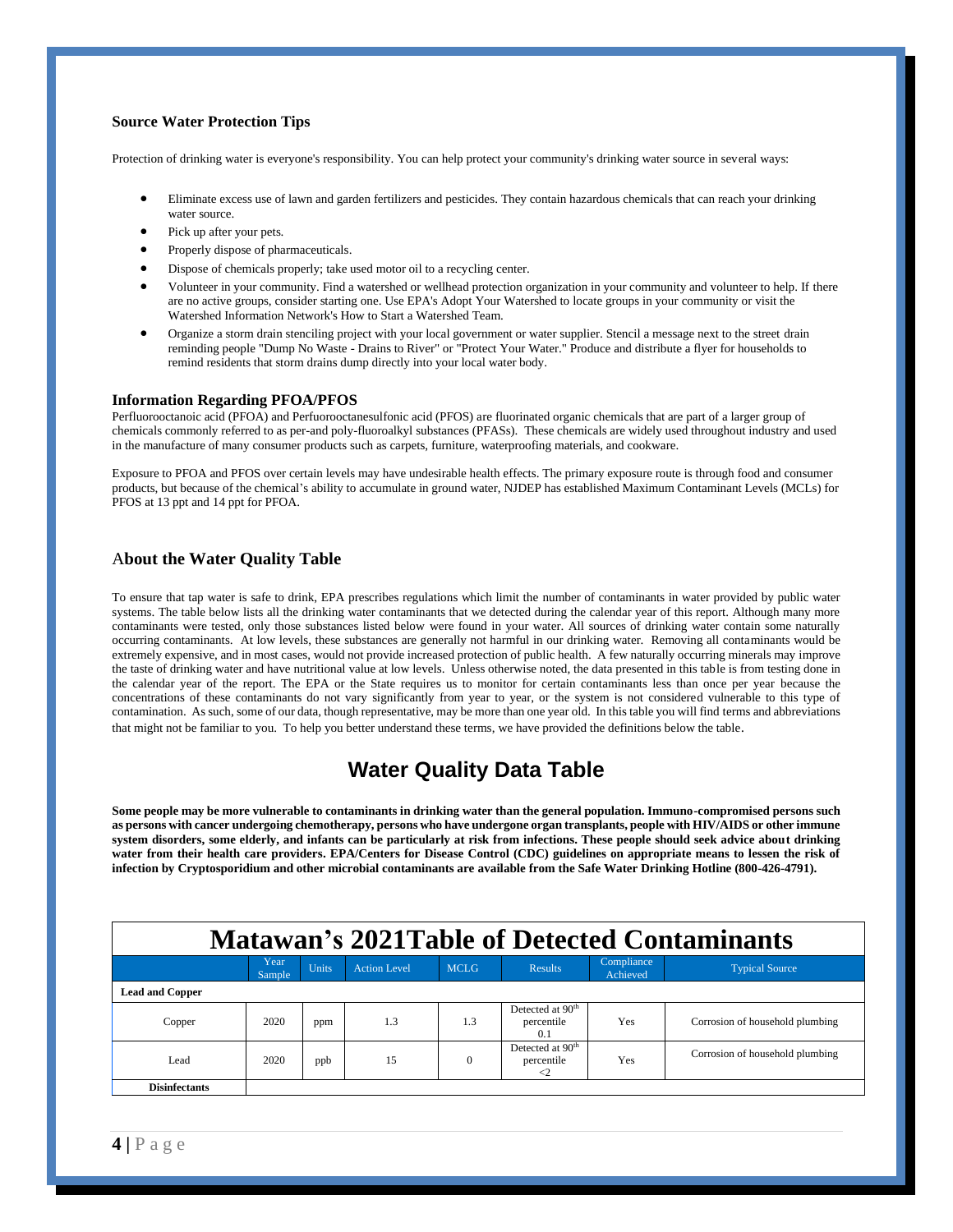| <b>Disinfectants</b> |      |     |            |                      |                                         |     |                                    |
|----------------------|------|-----|------------|----------------------|-----------------------------------------|-----|------------------------------------|
| Chlorine             | 2021 | ppm | $MRDL = 4$ | <b>MRDLG</b><br>$=4$ | Range Detected<br>$.60 - 1.7$           | Yes | Water additive to control microbes |
| Chloramines          | 2021 | ppm | $MRDL = 4$ | MRDLG<br>$=4$        | <b>Range Detected</b><br>$.10$ to $1.4$ | Yes | Water additive to control microbes |

| <b>Disinfection By Products</b>                 |                |              |            |             |                 |                       |                                          |
|-------------------------------------------------|----------------|--------------|------------|-------------|-----------------|-----------------------|------------------------------------------|
| Contaminant                                     | Sample<br>Year | <b>Units</b> | <b>MCL</b> | <b>LRAA</b> | Range           | Compliance<br>Achieve | <b>Typical Source</b>                    |
| <b>Total Haloacetic Acids</b><br>(Dock St Site) | 2021           | ppb          | 60         | 21          | Range: 12 to 38 | Yes                   | Byproduct of drinking water disinfection |
| <b>Total Haloacetic Acids</b><br>(Danemar Site) | 2021           | ppb          | 60         | 15          | Range: 5 to 33  | Yes                   | Byproduct of drinking water disinfection |
| <b>Total Trihalomethanes</b><br>(Dock St. Site) | 2021           | ppb          | 80         | 47          | Range: 10 to 75 | Yes                   | Byproduct of drinking water disinfection |
| <b>Total Trihalomethances</b><br>(Danemar Site) | 2021           | Ppb          | 80         | 33          | Range: 10 to 66 | Yes                   | Byproduct of drinking water disinfection |

#### **PFOA/PFOS**

| <b>Contaminant</b>                | <b>Sample</b><br>Year | <b>Units</b> | <b>MCL</b> | <b>Range Detected</b> | <b>Typical Source</b>                                                                                                     |
|-----------------------------------|-----------------------|--------------|------------|-----------------------|---------------------------------------------------------------------------------------------------------------------------|
| Perfluorooctanoic acid<br>(PFOA)  | 2021                  | ppt          | 13         | ND to 6.07            | Used in firefighting chemicals, cleaners, cosmetics, lubricants,<br>paints, polishes,<br>adhesives and photographic films |
| Perfluoropentanoic Acid<br>(PFOS) | 2021                  | ppt          | 14         | ND 1.74               | Synthetic chemical used in stain, grease, heat, and water-resistant<br>materials                                          |

#### **Explanation of Table Abbreviations**

| <b>Unit Descriptions</b>    |                                                                                                                                                                                                                                                               |
|-----------------------------|---------------------------------------------------------------------------------------------------------------------------------------------------------------------------------------------------------------------------------------------------------------|
| Term                        | <b>Definition</b>                                                                                                                                                                                                                                             |
| ppm                         | ppm: parts per million, or milligrams per liter (mg/L)                                                                                                                                                                                                        |
| ppb                         | ppb: parts per billion, or micrograms per liter (µg/L)                                                                                                                                                                                                        |
| pCi/L                       | pCi/L: picocuries per liter (a measure of radioactivity)                                                                                                                                                                                                      |
| <b>NA</b>                   | NA: not applicable                                                                                                                                                                                                                                            |
| ND                          | ND: Not detected                                                                                                                                                                                                                                              |
| <b>NR</b>                   | NR: Monitoring not required, but recommended.                                                                                                                                                                                                                 |
| <b>NTU</b>                  | Nephelometric Turbidity Units. (measurement of water clarity)                                                                                                                                                                                                 |
| <b>RUL</b>                  | Recommended Upper Limit                                                                                                                                                                                                                                       |
| <b>MCLG</b>                 | MCLG: Maximum Contaminant Level Goal: The level of a contaminant in drinking water below which there is no known<br>or expected risk to health. MCLGs allow for a margin of safety.                                                                           |
| <b>MCL</b>                  | MCL: Maximum Contaminant Level: The highest level of a contaminant that is allowed in drinking water. MCLs are set as<br>close to the MCLGs as feasible using the best available treatment technology.                                                        |
| <b>TT</b>                   | TT: Treatment Technique: A required process intended to reduce the level of a contaminant in drinking water.                                                                                                                                                  |
| AL                          | AL: Action Level: The concentration of a contaminant which, if exceeded, triggers treatment or other requirements which a<br>water system must follow.                                                                                                        |
| Variances and<br>Exemptions | Variances and Exemptions: State or EPA permission not to meet an MCL or a treatment technique under certain conditions.                                                                                                                                       |
| ppt                         | Parts per trillion                                                                                                                                                                                                                                            |
| <b>MRDLG</b>                | MRDLG: Maximum residual disinfection level goal. The level of a drinking water disinfectant below which there is no<br>known or expected risk to health. MRDLGs do not reflect the benefits of the use of disinfectants to control microbial<br>contaminants. |